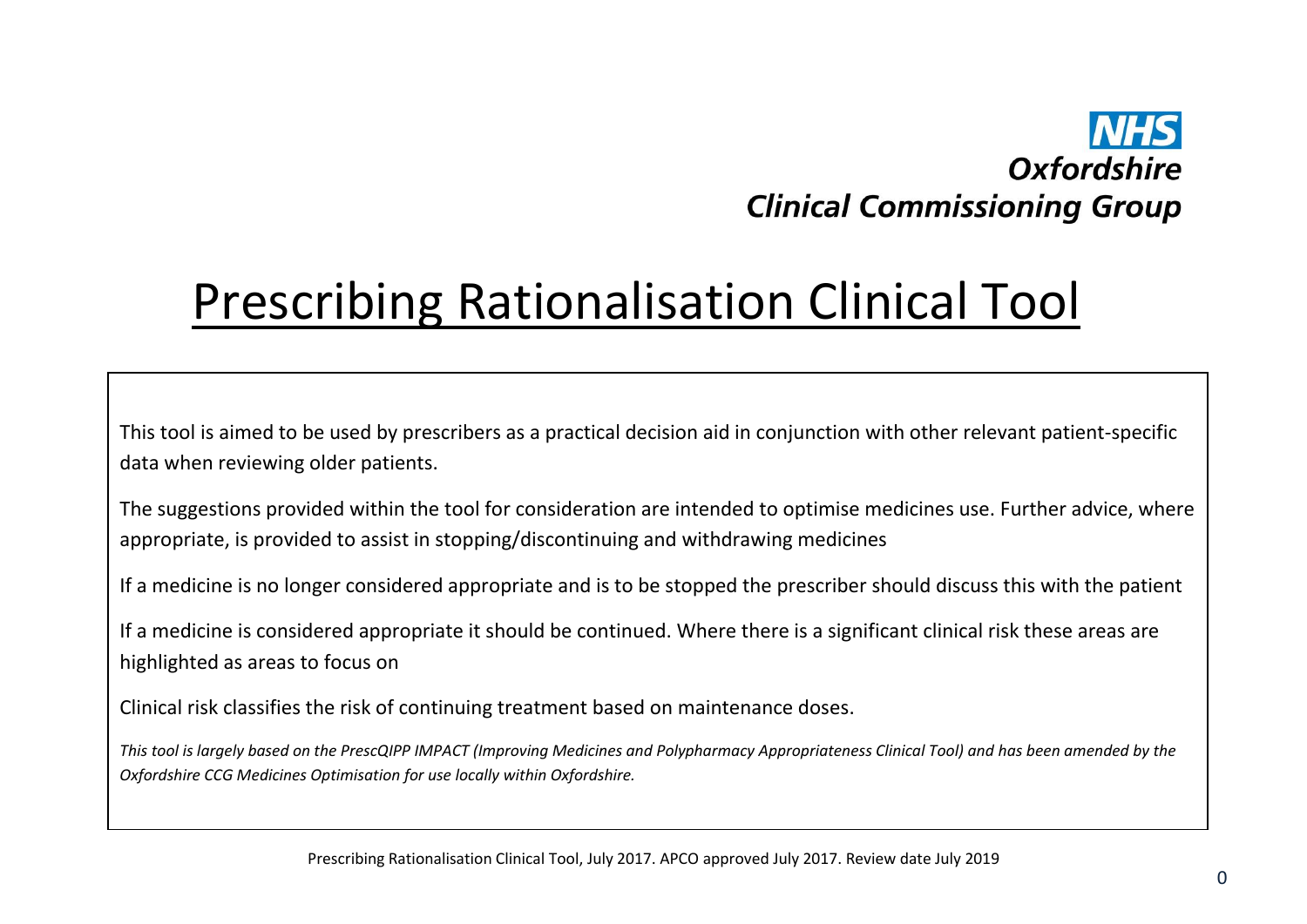| <b>BNF class</b>        | <b>Drug</b>                                                                                                                   | Considerations to rationalise medicines use after checking for valid indication                                                                                                                                                                                                                                                                                                                                                                                                                                                                            | Clinical risk   |
|-------------------------|-------------------------------------------------------------------------------------------------------------------------------|------------------------------------------------------------------------------------------------------------------------------------------------------------------------------------------------------------------------------------------------------------------------------------------------------------------------------------------------------------------------------------------------------------------------------------------------------------------------------------------------------------------------------------------------------------|-----------------|
| Gastrointestinal system | Antispasmodics                                                                                                                | How long have they been prescribed? Avoid long term use, highly anticholinergic<br>preparations, uncertain effectiveness <sup>1</sup><br>Anticholinergics are commonly associated with adverse effects if discontinued<br>suddenly and require slow withdrawal <sup>2</sup>                                                                                                                                                                                                                                                                                |                 |
|                         | H2 blockers/PPIs                                                                                                              | Is an NSAID still being taken? <sup>3</sup><br>No proven peptic ulcer, GI bleeding or dyspepsia for 1 year <sup>4</sup>                                                                                                                                                                                                                                                                                                                                                                                                                                    | Amber           |
|                         |                                                                                                                               | For patients experiencing persistent symptoms, step down the PPI dose to stop,<br>otherwise PPIs can be stopped abruptly <sup>5</sup>                                                                                                                                                                                                                                                                                                                                                                                                                      | <b>PPI: Red</b> |
| Cardiovascular system   | <b>Nitrates</b><br>Omega 3 fatty acid<br>supplements                                                                          | The patient has not had chest pain for six months. <sup>3</sup> The patient has reduced<br>mobility <sup>16</sup><br>Antianginal medications are commonly associated with adverse effects if<br>discontinued suddenly and require slow withdrawal <sup>2</sup><br>Not recommended by NICE for a variety of conditions - MI secondary prevention,<br>sleep problems in autism, primary prevention of cardiovascular disease in type 2<br>diabetes, preventing hypertensive disorders in pregnancy or treating familial<br>hypercholesterolemia <sup>7</sup> |                 |
|                         | Antihypertensives<br><b>ACE</b> inhibitors<br>Alpha 1<br>blockers<br>Alpha agonists<br>Angiotensin II<br>receptor<br>blockers | Is the BP at a normal level or too low? <sup>8</sup><br>Do the known possible adverse drug reactions outweigh the possible benefits e.g.<br>orthostatic hypotension, CNS effects, risk of falls; loop diuretics for ankle oedema -<br>would compression hosiery be more appropriate? <sup>1,8</sup><br>Thiazide diuretic with significant hypokalaemia; ACE inhibitor or A2RB with<br>hyperkalaemia; loop diuretic for hypertension with concurrent urinary incontinence                                                                                   |                 |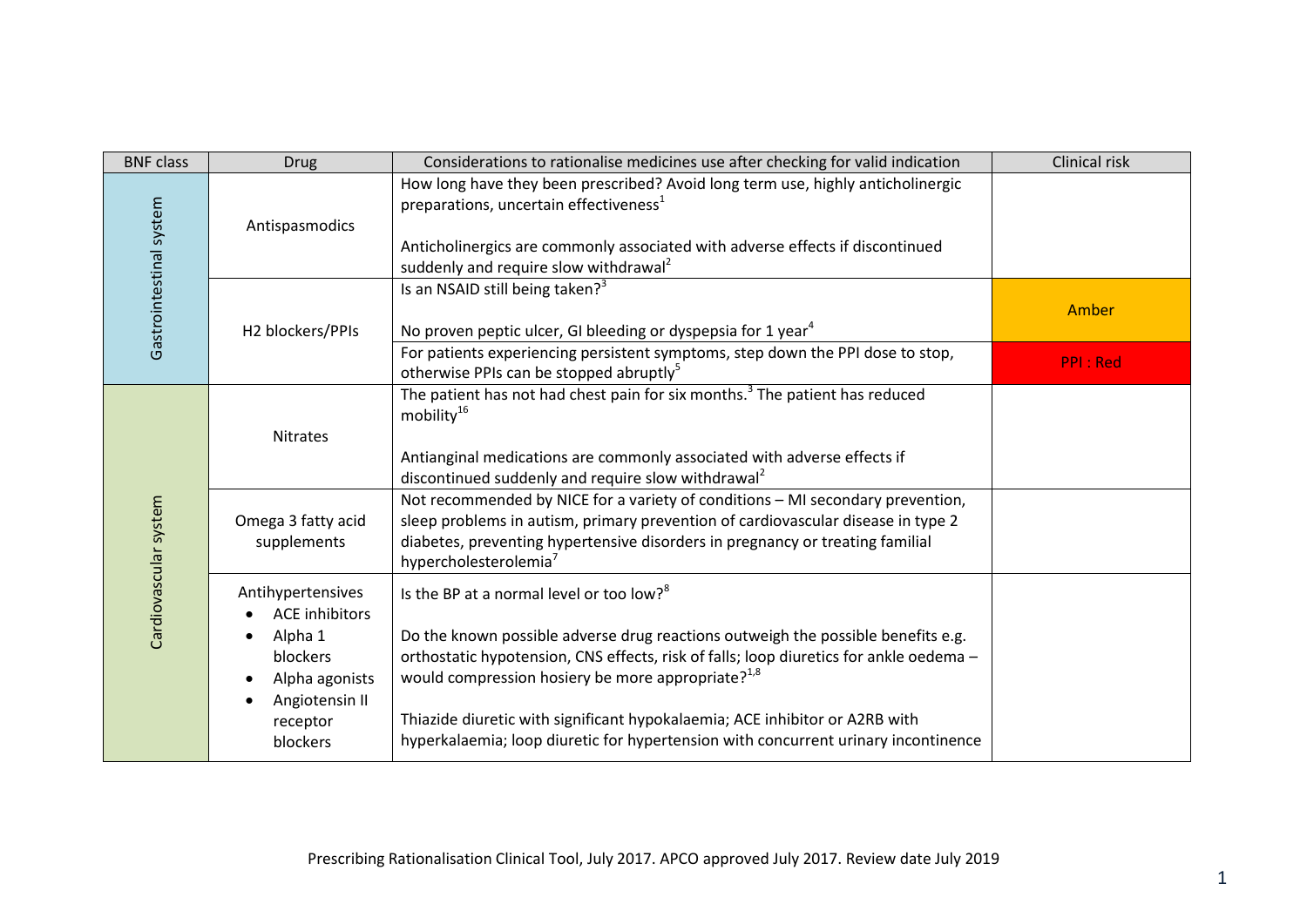| <b>BNF class</b> | <b>Drug</b>                            | Considerations to rationalise medicines use after checking for valid indication                                                                                                                                                                                                                                                                                                                                                                                                                        | Clinical risk |
|------------------|----------------------------------------|--------------------------------------------------------------------------------------------------------------------------------------------------------------------------------------------------------------------------------------------------------------------------------------------------------------------------------------------------------------------------------------------------------------------------------------------------------------------------------------------------------|---------------|
|                  | <b>Beta blockers</b>                   | may exacerbate incontinence <sup>9</sup>                                                                                                                                                                                                                                                                                                                                                                                                                                                               |               |
|                  | Calcium                                |                                                                                                                                                                                                                                                                                                                                                                                                                                                                                                        |               |
|                  | channel                                | There is no good evidence of benefit with doxazosin MR over immediate release                                                                                                                                                                                                                                                                                                                                                                                                                          |               |
|                  | blockers                               | doxazosin. There is no benefit of perindopril arginine over generic perindopril                                                                                                                                                                                                                                                                                                                                                                                                                        |               |
|                  | <b>Diuretics</b>                       | erbumine. Insufficient evidence of effectiveness of aliskiren to recommend use <sup>7</sup>                                                                                                                                                                                                                                                                                                                                                                                                            |               |
|                  |                                        | If more than one antihypertensive is used, stop one at a time, maintaining the dose<br>of the others without change. Restart antihypertensives if BP increases above<br>90mm Hg diastolic and/or 150mm Hg systolic (160mm Hg if no organ damage). <sup>3</sup><br>Withdraw alpha agonists gradually to avoid severe rebound hypertension. ACE<br>inhibitors, beta blockers and diuretics commonly associated with adverse effects if<br>discontinued suddenly and require slow withdrawal <sup>2</sup> |               |
|                  |                                        | Re-evaluate the patient's risk profile for primary and secondary prevention of                                                                                                                                                                                                                                                                                                                                                                                                                         |               |
|                  | <b>Statins</b><br>Lipid lowering drugs | cardiovascular disease. <sup>10</sup> Consider need for and intensity of treatment with respect<br>to life expectancy and ADR risk <sup>11</sup>                                                                                                                                                                                                                                                                                                                                                       |               |
|                  |                                        | Stop in metastatic disease <sup>12,14</sup> or other contraindications as per the SPCs e.g. liver<br>disease                                                                                                                                                                                                                                                                                                                                                                                           |               |
|                  |                                        | Re-evaluate the patient's risk profile for primary prevention. <sup>9</sup> Do the known<br>possible adverse drug reactions outweigh the possible benefits? <sup>3</sup>                                                                                                                                                                                                                                                                                                                               |               |
|                  | Aspirin                                | Is a dose of >150mg/day being used for a cardiovascular indication? <sup>8</sup> Length of<br>concomitant use with clopidogrel for maximum of 12 months post $ACS11$                                                                                                                                                                                                                                                                                                                                   | Amber         |
|                  |                                        | Is aspirin being used for dizziness that is not clearly attributable to cerebrovascular<br>disease? <sup>9</sup>                                                                                                                                                                                                                                                                                                                                                                                       |               |
|                  |                                        | Are LMWHs/oral anticoagulants prescribed following hip/knee replacement surgery<br>still required? <sup>15</sup>                                                                                                                                                                                                                                                                                                                                                                                       |               |
|                  | Anticoagulants-oral<br>and injected    | Does patient have concurrent significant bleeding risk? <sup>9</sup>                                                                                                                                                                                                                                                                                                                                                                                                                                   | Amber         |
|                  |                                        | Stop warfarin if the risk of falls outweighs the benefits. <sup>16</sup> Long term warfarin use (>6                                                                                                                                                                                                                                                                                                                                                                                                    |               |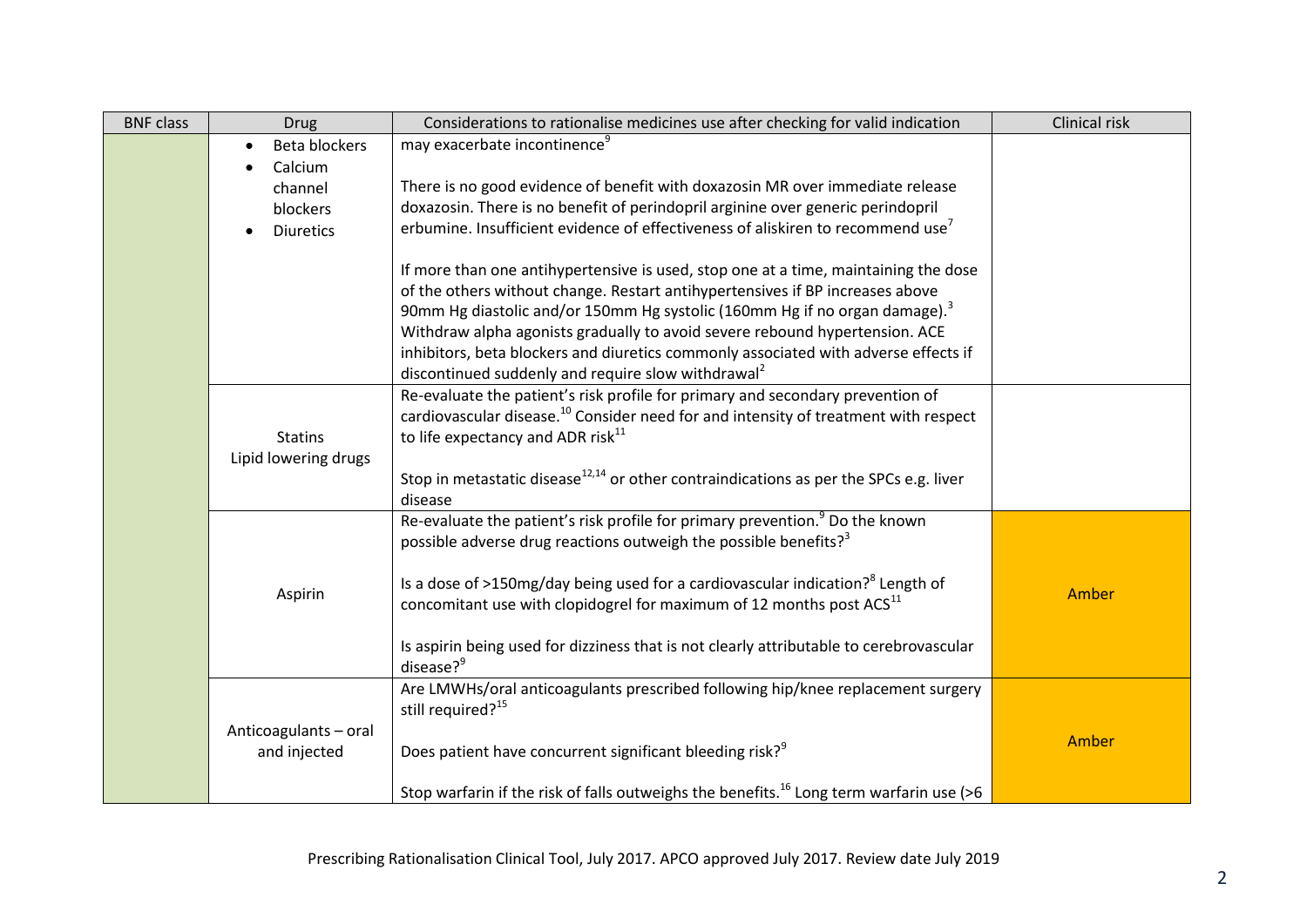| <b>BNF class</b>          | <b>Drug</b>             | Considerations to rationalise medicines use after checking for valid indication                                                                                                                                                                                                                   | Clinical risk |
|---------------------------|-------------------------|---------------------------------------------------------------------------------------------------------------------------------------------------------------------------------------------------------------------------------------------------------------------------------------------------|---------------|
|                           |                         | months) is not recommended when the VTE was provoked by surgery, non-surgical                                                                                                                                                                                                                     |               |
|                           |                         | trigger factors or the VTE occurred in the calf only. <sup>9,17</sup> If the patient can't take                                                                                                                                                                                                   |               |
|                           |                         | warfarin for cognitive reasons, NOACs may not be indicated either <sup>11</sup>                                                                                                                                                                                                                   |               |
|                           |                         | Clinical effectiveness often not established <sup>11,15</sup>                                                                                                                                                                                                                                     |               |
|                           | Peripheral vasodilators | Do the known possible adverse drug reactions outweigh the possible benefits? <sup>3</sup><br>Rarely indicated for long term use <sup>11</sup>                                                                                                                                                     |               |
|                           | Cough and cold          | Treatments with limited clinical value/evidence, purchase cough mixtures,                                                                                                                                                                                                                         |               |
|                           | remedies                | decongestants, inhalations, lozenges over the counter (OTC) <sup>7</sup>                                                                                                                                                                                                                          |               |
|                           |                         | In asthma - review every 3 months, has control been achieved? If yes: reduce dose<br>slowly (by 50% every 3 months) $^{15}$                                                                                                                                                                       |               |
| Respiratory system        | Inhaled corticosteroids | In COPD - if an inhaled corticosteroid is not appropriate, a long acting<br>antimuscarinic bronchodilator can be used with a long acting $\beta$ 2 agonist <sup>18</sup>                                                                                                                          | Amber         |
|                           |                         | Corticosteroids are commonly associated with adverse effects if discontinued<br>suddenly and require slow reduction <sup>2</sup>                                                                                                                                                                  |               |
|                           | Antihistamines          | 1st generation are highly anticholinergic, clearance is reduced with advanced<br>age, tolerance develops when used as a hypnotic, greater risk of confusion, dry<br>mouth, constipation <sup>1</sup><br>Hayfever symptoms should be self-treated <sup>7</sup>                                     |               |
| Central Nervous<br>system | Chloral hydrate         | No convincing evidence that useful; avoid use/prolonged use, do not withdraw<br>abruptly <sup>15</sup>                                                                                                                                                                                            | Amber         |
|                           | Meprobamate             | High rate of physical dependence, very sedating, avoid use, avoid prolonged use,<br>abrupt withdrawal may precipitate convulsions <sup>1</sup><br>EMA recommend the suspension of marketing authorisations in Jan 2012 as the<br>risks of serious CNS effects outweigh the benefits <sup>15</sup> | Amber         |
|                           | <b>Barbiturates</b>     | Intermediate acting preparations should only be used in severe intractable                                                                                                                                                                                                                        | Amber         |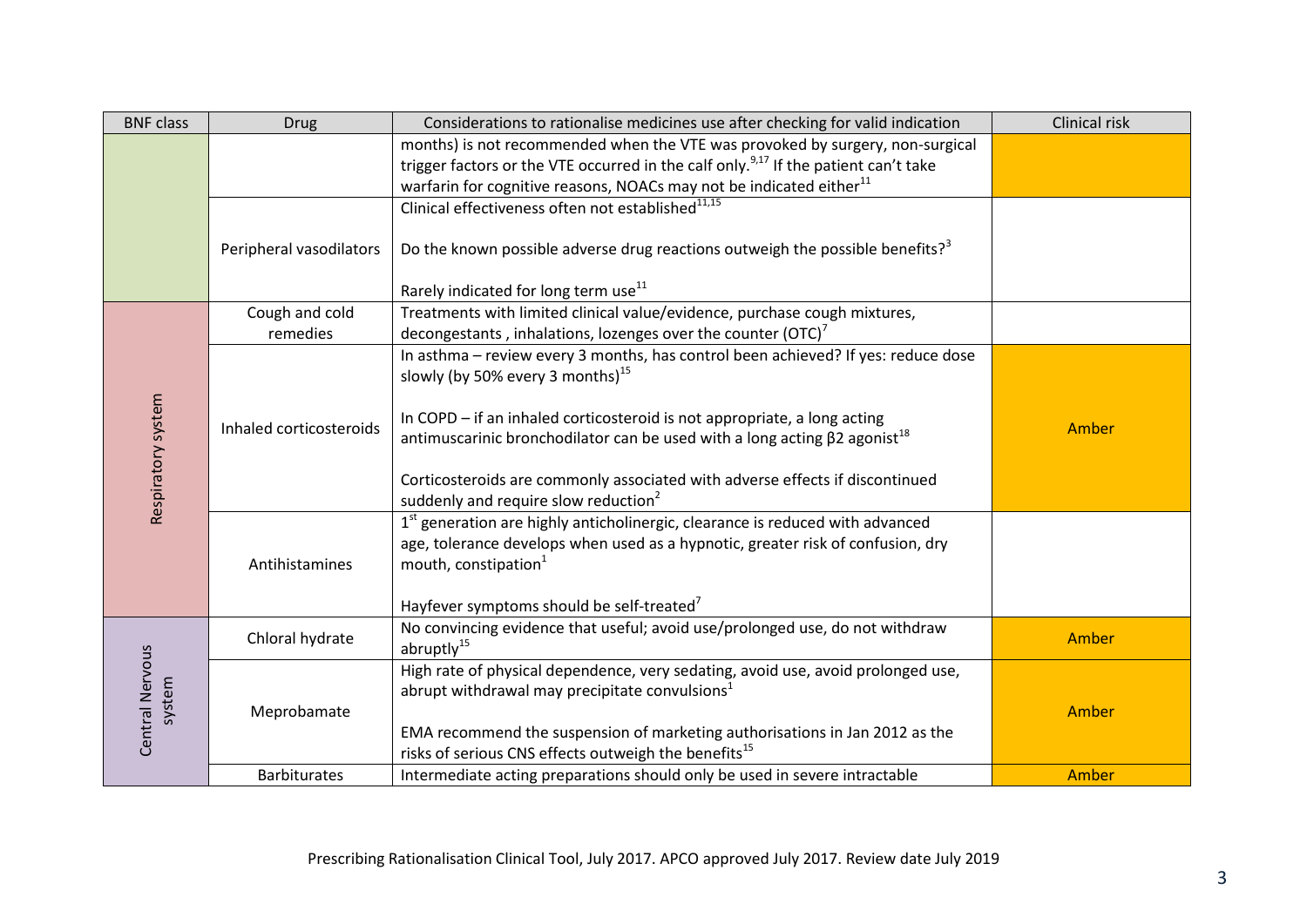| <b>BNF class</b> | <b>Drug</b>           | Considerations to rationalise medicines use after checking for valid indication                                                                                                                       | Clinical risk |
|------------------|-----------------------|-------------------------------------------------------------------------------------------------------------------------------------------------------------------------------------------------------|---------------|
|                  |                       | insomnia, avoid use in the elderly <sup>15</sup>                                                                                                                                                      |               |
|                  |                       |                                                                                                                                                                                                       |               |
|                  |                       | High rate of physical dependence, tolerance to sleep benefits, risk of overdose at                                                                                                                    |               |
|                  |                       | low doses $^1$                                                                                                                                                                                        |               |
|                  |                       | Is use required if physical and psychological health and personal circumstances are                                                                                                                   |               |
|                  |                       | stable? If the patient is willing, committed and compliant, and has adequate social                                                                                                                   |               |
|                  |                       | support, withdrawal possible in primary care <sup>19</sup>                                                                                                                                            |               |
|                  |                       |                                                                                                                                                                                                       |               |
|                  | Benzodiazepines       | If taken for >2 weeks, withdrawal should be gradual to avoid confusion, toxic                                                                                                                         |               |
|                  | (including 'Z' drugs) | psychosis and convulsions. <sup>9,20</sup> With long term use, risk of adverse effects including<br>falls, exceeds the therapeutic benefit of continued use. <sup>2,9,15,21</sup> Drug withdrawal may | Amber         |
|                  |                       | take 3 months to a year or longer $^{11}$                                                                                                                                                             |               |
|                  |                       |                                                                                                                                                                                                       |               |
|                  |                       | Switch to diazepam to aid withdrawal if necessary. Use practical info in BNF, CKS &                                                                                                                   |               |
|                  |                       | Scottish Polypharmacy document <sup>11,15,19</sup>                                                                                                                                                    |               |
|                  |                       | Assess effectiveness/dose if used for pain management <sup>11</sup>                                                                                                                                   |               |
|                  | Antiepileptic drugs   |                                                                                                                                                                                                       |               |
|                  |                       | Reduce dose of gabapentin and pregabalin if creatinine clearance <60 $ml/min1$                                                                                                                        |               |
|                  |                       | If MMSE <10, medicines may be continued if they help with behaviour. <sup>16</sup> NICE                                                                                                               |               |
|                  | Drugs for dementia    | recommends memantine if MMSE <10. Review benefit, use should only continue if                                                                                                                         |               |
|                  |                       | the MMSE score is ≥10 and treatment has an effect on the global, functional or                                                                                                                        |               |
|                  |                       | behavioural symptoms <sup>22</sup>                                                                                                                                                                    |               |
|                  |                       | Do the known possible adverse drug reactions outweigh the possible benefits? <sup>3</sup>                                                                                                             |               |
|                  |                       |                                                                                                                                                                                                       |               |
|                  | Levodopa - carbidopa  | No evidence of efficacy for benign essential tremor. <sup>9</sup> Antiparkinsonian agents are                                                                                                         |               |
|                  |                       | commonly associated with adverse effects if discontinued suddenly and require                                                                                                                         |               |
|                  |                       | slow withdrawal <sup>2</sup>                                                                                                                                                                          |               |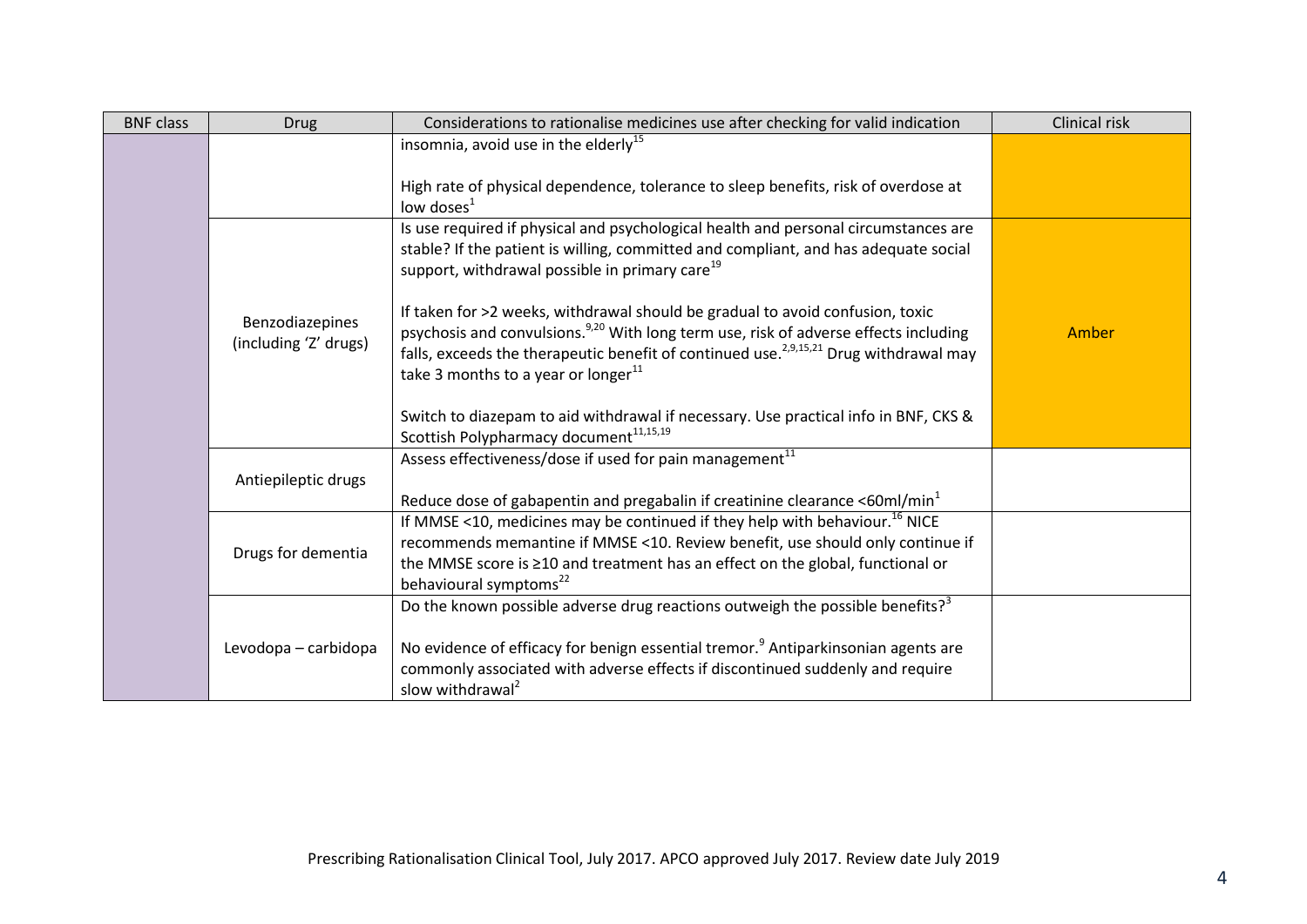| <b>BNF class</b> | <b>Drug</b>                                                                                                                                                                                                               | Considerations to rationalise medicines use after checking for valid indication                                                                                                                                                                                                                                                                                                                                                                                                                                                                                                                                                                                                                                                                                                                                                                                                                                                                                                                                           | Clinical risk |
|------------------|---------------------------------------------------------------------------------------------------------------------------------------------------------------------------------------------------------------------------|---------------------------------------------------------------------------------------------------------------------------------------------------------------------------------------------------------------------------------------------------------------------------------------------------------------------------------------------------------------------------------------------------------------------------------------------------------------------------------------------------------------------------------------------------------------------------------------------------------------------------------------------------------------------------------------------------------------------------------------------------------------------------------------------------------------------------------------------------------------------------------------------------------------------------------------------------------------------------------------------------------------------------|---------------|
|                  | Antidepressants<br>Selective<br>serotonin<br>reuptake<br>inhibitors<br>(SSRIs)<br>Tricyclic<br>antidepressant<br>s (TCADs)<br>Others: MAOIs,<br>agomelatine,<br>duloxetine,<br>reboxetine,<br>venlafaxine,<br>mirtazapine | For a single episode of depression treat for 6-9 months; for multiple episodes, treat<br>for at least 2 years, no upper duration of treatment has been identified <sup>23</sup><br>Dosulepin should not be prescribed <sup>15</sup><br>Do the known possible adverse drug reactions outweigh the possible benefits? E.g.<br>TCADs can worsen dementia, glaucoma, constipation, urinary retention; SSRIs may<br>induce clinically significant hyponatraemia. <sup>3,9</sup> Are TCADs being taken with other<br>medicines that have anticholinergic activity and can increase risk of cognitive<br>impairment e.g. chlorpromazine, oxybutynin, chlorphenamine? <sup>6</sup> Reduce dose of<br>antidepressants gradually to avoid withdrawal effects. <sup>2,15</sup> Speed of withdrawal is<br>dependent on length of treatment: <4 weeks therapy, reduce over 1-2 weeks; >8<br>weeks, reduce over 4 weeks; long term maintenance therapy, reduce over 6<br>months                                                         | Amber         |
|                  | Antipsychotics                                                                                                                                                                                                            | Exception is fluoxetine (long half-life), a 20mg dose can be stopped immediately <sup>29</sup><br>Do the known possible adverse drug reactions outweigh the possible benefits? <sup>3</sup> In<br>dementia patients with behavioural and psychological symptoms, review and<br>discontinue, particularly if there has been no response and symptoms are mild,<br>unless there is extreme risk or distress for the patient <sup>24,25</sup><br>Standardized symptom evaluations and drug cessation attempts should be<br>undertaken at regular intervals <sup>26,27</sup><br>Are chlorpromazine or trifluoperazine being taken with other medicines that have<br>anticholinergic activity and increase risk of cognitive impairment e.g. TCADs,<br>oxybutynin, chlorphenamine? <sup>6</sup><br>Withdrawal after long term therapy (1-2 years) should be gradual (start with 10-<br>25% dose reduction), review weekly, then monthly, closely monitor for 2 years after<br>drug withdrawal to avoid relapse <sup>2,15</sup> | Amber         |
|                  | Metoclopramide                                                                                                                                                                                                            | How long has it been prescribed?                                                                                                                                                                                                                                                                                                                                                                                                                                                                                                                                                                                                                                                                                                                                                                                                                                                                                                                                                                                          |               |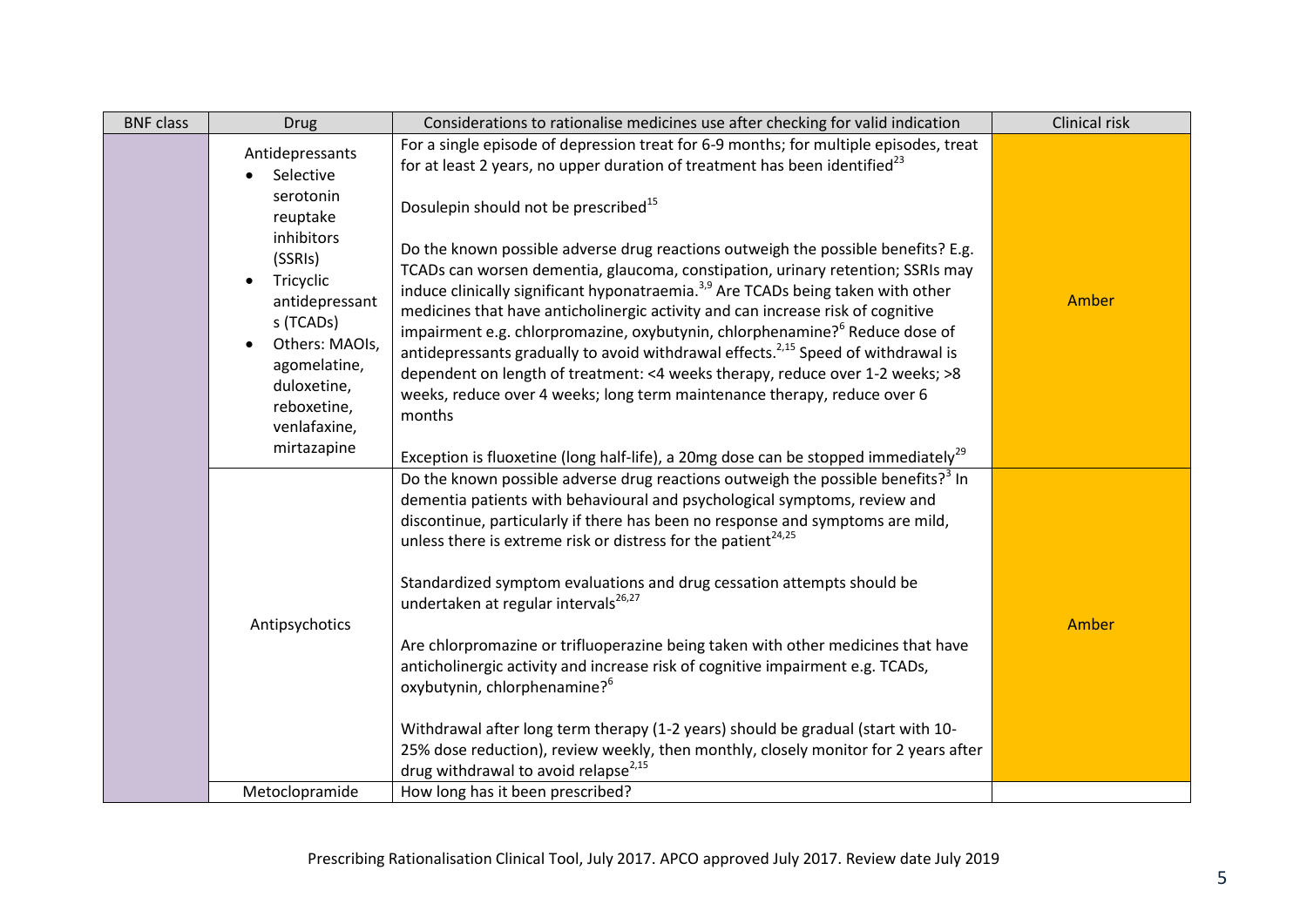| <b>BNF class</b> | <b>Drug</b>       | Considerations to rationalise medicines use after checking for valid indication                                                                                                                                                                                                                                                                                                                                                                                                                                                                                                                                                                                       | Clinical risk |
|------------------|-------------------|-----------------------------------------------------------------------------------------------------------------------------------------------------------------------------------------------------------------------------------------------------------------------------------------------------------------------------------------------------------------------------------------------------------------------------------------------------------------------------------------------------------------------------------------------------------------------------------------------------------------------------------------------------------------------|---------------|
|                  |                   | Can cause extrapyramidal effects including tardive dyskinesia, risk greater in older<br>adults with frailty <sup>1</sup>                                                                                                                                                                                                                                                                                                                                                                                                                                                                                                                                              |               |
|                  | Analgesics        | Purchase short courses of analgesics OTC <sup>7</sup>                                                                                                                                                                                                                                                                                                                                                                                                                                                                                                                                                                                                                 |               |
|                  |                   | Is a regular opioid still needed? The risk of falls/constipation can outweigh the<br>benefits. Consider non-drug options, switch to regular paracetamol <sup>30</sup>                                                                                                                                                                                                                                                                                                                                                                                                                                                                                                 |               |
|                  |                   | Review laxatives. Opioids are commonly associated with adverse effects if<br>discontinued suddenly, slow weaning required <sup>2,28</sup>                                                                                                                                                                                                                                                                                                                                                                                                                                                                                                                             |               |
|                  | Opioid analgesics | Potential safety problems with fentanyl immediate release formulations which<br>provide relatively high doses of a potent opioid and have complicated<br>titration/maintenance instructions                                                                                                                                                                                                                                                                                                                                                                                                                                                                           | <b>Red</b>    |
|                  |                   | Oxycodone/naloxone combination not cost effective. Co-proxamol withdrawn from<br>market in 2005 due to safety concerns. Tramadol/paracetamol<br>combination not more effective than established analgesics <sup>7</sup>                                                                                                                                                                                                                                                                                                                                                                                                                                               |               |
| Endocrine system | Bisphosphonates   | Has treatment been taken for 5 years or more? <sup>31</sup><br>Decision needed on an individual basis - for patients who are not at high risk or<br>those whose femoral neck T score is greater than -2.5, it is reasonable to<br>discontinue bisphosphonates after 3-5 years <sup>33</sup><br>Women at high fracture risk may benefit from continued use <sup>11</sup><br>Do the known possible adverse drug reactions outweigh the possible benefits? <sup>3</sup><br>If the patient is at low risk of falls are these still needed? <sup>9</sup><br>Risk factors for low BMD include prolonged immobility, rheumatoid arthritis, BMI<br><22km/m <sup>2 11,32</sup> |               |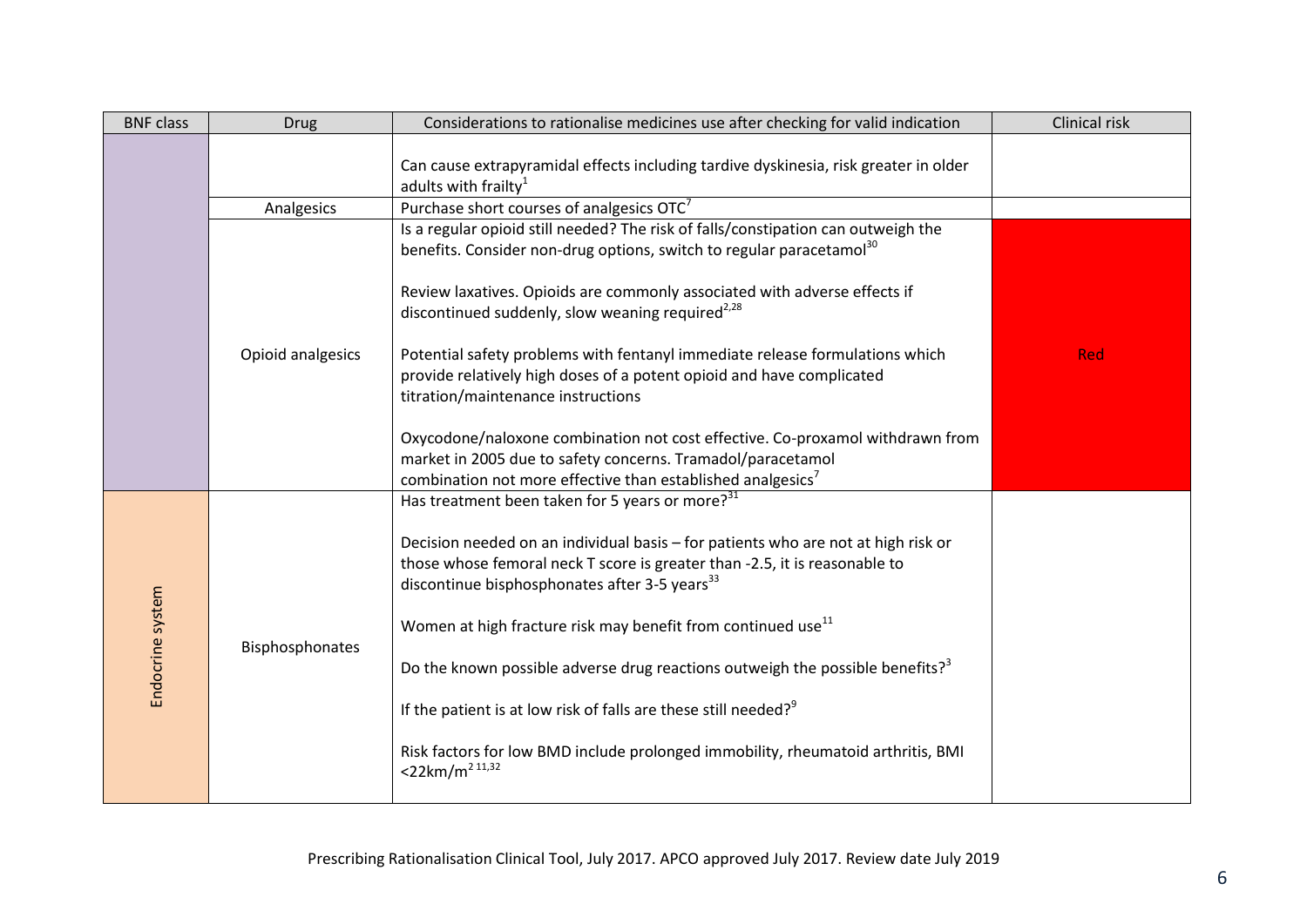| <b>BNF class</b>                                  | <b>Drug</b>                                                | Considerations to rationalise medicines use after checking for valid indication                                                                                                                                                                                                                                                                                                                                                                                                                                                                                                                                                                                                                                                                                                    | Clinical risk |
|---------------------------------------------------|------------------------------------------------------------|------------------------------------------------------------------------------------------------------------------------------------------------------------------------------------------------------------------------------------------------------------------------------------------------------------------------------------------------------------------------------------------------------------------------------------------------------------------------------------------------------------------------------------------------------------------------------------------------------------------------------------------------------------------------------------------------------------------------------------------------------------------------------------|---------------|
| Obstetrics, gynaecology & urinary tract disorders | Alpha blockers                                             | Use is generally not indicated if patient has long term (>2 months) catheter in situ <sup>9</sup><br>Commonly associated with adverse effects if discontinued suddenly and require<br>slow withdrawal <sup>2</sup>                                                                                                                                                                                                                                                                                                                                                                                                                                                                                                                                                                 |               |
|                                                   | Antimuscarinics (for<br>bladder/urinary tract<br>symptoms) | Review effectiveness every 4-6 weeks until symptoms stabilise, and then every 6-12<br>months <sup>15</sup><br>Do the known possible adverse drug reactions outweigh the possible benefits? <sup>3</sup> E.g.<br>postural hypotension, urinary retention, constipation<br>Check if continence pads are also used, is concomitant use necessary? $34$<br>Oxybutynin will decrease MMSE score in patients with dementia <sup>9,16</sup><br>Are antimuscarinics being taken with other medicines that have anticholinergic<br>activity and can increase risk of cognitive impairment e.g. chlorpromazine, TCADs,<br>chlorphenamine? <sup>6</sup><br>Anticholinergics are commonly associated with adverse effects if discontinued<br>suddenly and require slow withdrawal <sup>2</sup> |               |
|                                                   | Finasteride                                                | Not indicated if patient has a long term catheter. Discuss stopping with urology<br>specialist <sup>11</sup>                                                                                                                                                                                                                                                                                                                                                                                                                                                                                                                                                                                                                                                                       |               |
| Nutrition & blood                                 | Sodium, potassium and<br>iron supplements                  | Do the known possible adverse drug reactions outweigh the possible benefits? <sup>3</sup><br>No evidence of enhanced iron absorption at elemental iron doses >200mg daily <sup>9</sup> or<br>with vitamin C                                                                                                                                                                                                                                                                                                                                                                                                                                                                                                                                                                        |               |
|                                                   | Vitamins                                                   | Does the patient have a disorder which requires vitamin and mineral<br>supplements? <sup>3,15</sup><br>Dietary supplements/'pick me ups' should be purchases as self-care <sup>7</sup>                                                                                                                                                                                                                                                                                                                                                                                                                                                                                                                                                                                             |               |
|                                                   | Lutein and antioxidant                                     | Evidence base does not show that lutein and other eye vitamins are beneficial. If                                                                                                                                                                                                                                                                                                                                                                                                                                                                                                                                                                                                                                                                                                  |               |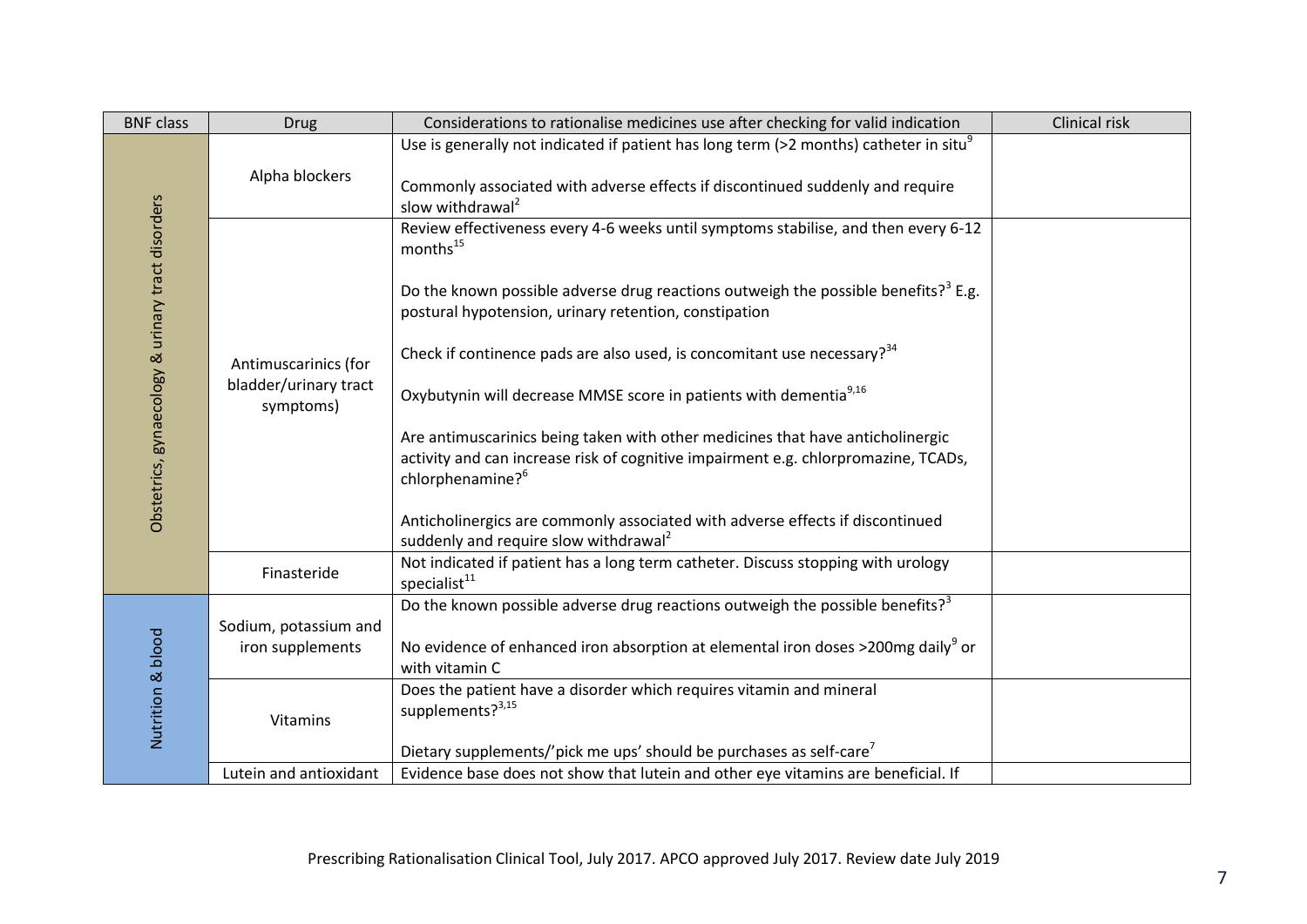| <b>BNF class</b>  | <b>Drug</b>         | Considerations to rationalise medicines use after checking for valid indication                                                                         | Clinical risk |
|-------------------|---------------------|---------------------------------------------------------------------------------------------------------------------------------------------------------|---------------|
|                   | vitamins            | required, they should be purchased as self-care <sup>7</sup>                                                                                            |               |
|                   | Calcium & vitamin D | Does the patient have adequate levels through diet/sunlight exposure? If the                                                                            |               |
|                   |                     | patient is not mobile, is this still needed? <sup>30</sup>                                                                                              |               |
|                   |                     | Does the patient have specific nutritional requirements that cannot be met by a                                                                         |               |
|                   |                     | fortified diet? Does the patient have limited mobility and using sip feeds instead of                                                                   |               |
|                   |                     | a normal diet? <sup>30</sup>                                                                                                                            |               |
|                   |                     | Has a dietitian recently reviewed the patient?                                                                                                          |               |
|                   |                     | Does the patient meet all 5 criteria below?                                                                                                             |               |
|                   |                     | a) At high risk of malnutrition                                                                                                                         |               |
|                   |                     | Remains at high risk after one month of a fortified diet<br>b)                                                                                          |               |
|                   | Sip feeds           | Meets the ACBS criteria<br>C)                                                                                                                           |               |
|                   |                     | Where a dietitian has requested ONS have they provided adequate<br>d)                                                                                   |               |
|                   |                     | justification as to why an ONS is preferable rather than a modified diet                                                                                |               |
|                   |                     | e) Patient/carer unable to prepare homemade or purchased OTC supplements<br>or there is documented evidence that suggests the patient is more likely to |               |
|                   |                     | take a therapeutic dose of prescribed ONS compared with homemade or                                                                                     |               |
|                   |                     | OTC supplements.                                                                                                                                        |               |
|                   |                     | Is the patient resident in a care home and not given boluses of sip feeds via a                                                                         |               |
|                   |                     | feeding tube, does not have MND or Head and Neck cancer? If so refer to Care                                                                            |               |
|                   |                     | Home Support Service for nutritional support. Sip feeds are black listed for this                                                                       |               |
|                   |                     | patient group.                                                                                                                                          |               |
|                   |                     | Is an NSAID still needed/appropriate? E.g. long term treatment of gout but no                                                                           |               |
| Musculoskeletal & |                     | prophylaxis prescribed <sup>9</sup>                                                                                                                     |               |
|                   |                     |                                                                                                                                                         |               |
|                   | <b>NSAIDs</b>       | Do the known possible adverse drug reactions outweigh the possible benefits? E.g.                                                                       | Amber         |
| joint diseases    |                     | >3 months use for symptom relief in mild osteoarthritis, use in patients with severe                                                                    |               |
|                   |                     | hypertension/heart failure/chronic renal failure <sup>3,9</sup>                                                                                         |               |
|                   |                     | Has PPI prophylaxis been prescribed if also taking concurrent                                                                                           |               |
|                   |                     |                                                                                                                                                         |               |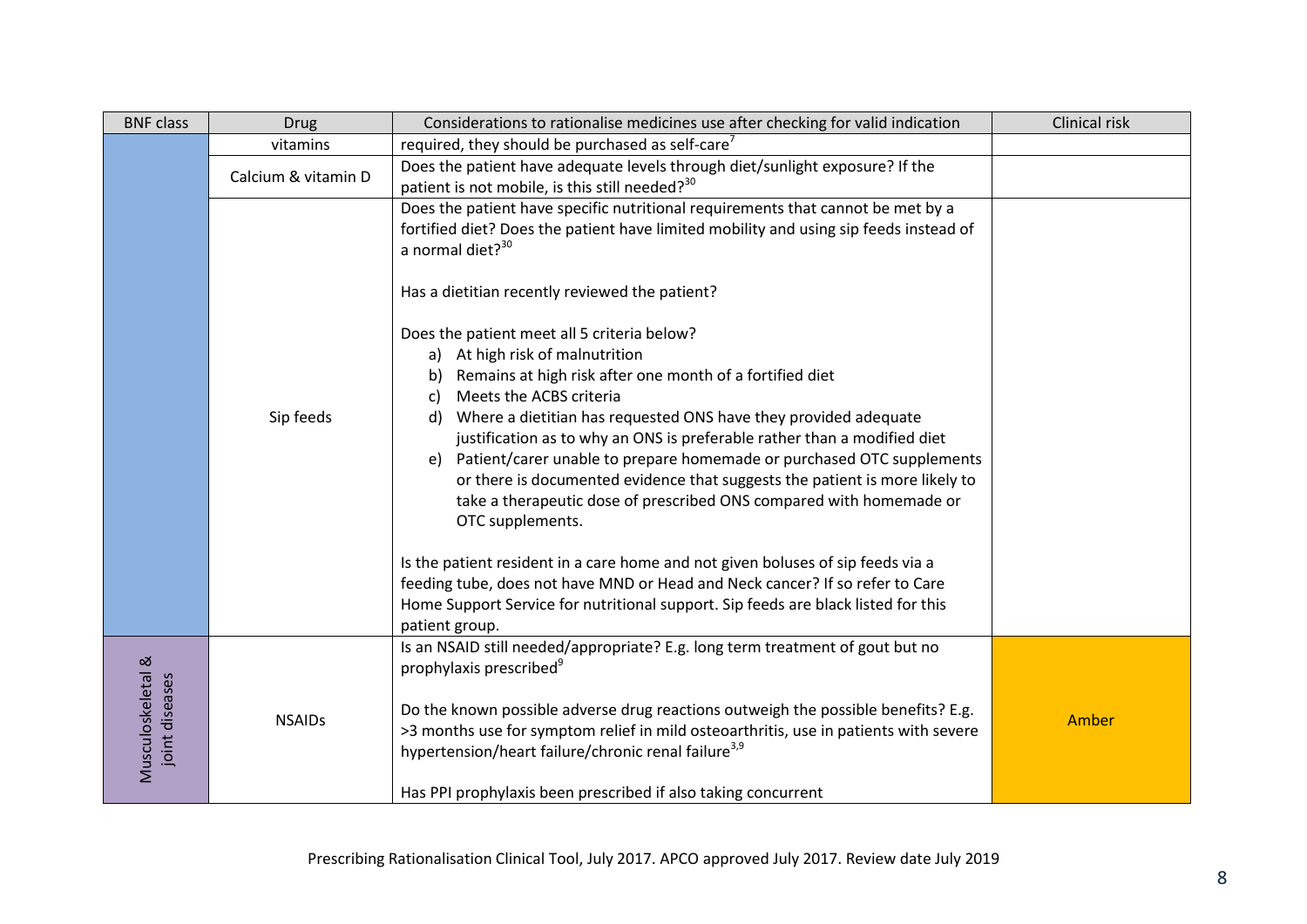| <b>BNF class</b> | <b>Drug</b>        | Considerations to rationalise medicines use after checking for valid indication                                                                                                | Clinical risk |
|------------------|--------------------|--------------------------------------------------------------------------------------------------------------------------------------------------------------------------------|---------------|
|                  |                    | antiplatelet/anticoagulant treatment? <sup>9</sup>                                                                                                                             |               |
|                  |                    | If topical NSAIDs are continued indefinitely, review the need for use; short courses<br>are generally advised for piroxicam, felbinac, diclofenac and ketoprofen <sup>15</sup> |               |
|                  |                    |                                                                                                                                                                                |               |
|                  |                    | NSAIDs are commonly associated with adverse effects if discontinued suddenly and<br>require slow withdrawal <sup>2</sup>                                                       |               |
|                  | Glucosamine        | Not recommended by NICE for treatment of OA. Purchase OTC if required <sup>7</sup>                                                                                             |               |
|                  |                    | The evidence available does not support the use of topical rubefacients in acute or<br>chronic musculoskeletal pain                                                            |               |
|                  | Rubefacients       | Rubefacients should not be offered to treat OA                                                                                                                                 |               |
|                  |                    | Stop any prescribing of rubefacients                                                                                                                                           |               |
|                  |                    | NICE states state capsaicin patches should not be used for neuropathic pain in non-<br>specialist settings, unless advised by a specialist <sup>7</sup>                        |               |
|                  |                    | Not recommended for routine treatment because of potential toxicity. Should not<br>be used unless cramps are very painful or frequent; when other treatable causes             |               |
|                  | Quinine            | have been excluded; when non-pharmacological treatments have not worked (e.g.<br>passive stretching exercises) and there is a regular disruption to sleep. Interrupt           |               |
|                  |                    | treatment at intervals of approximately 3 months to assess the need to continue. In<br>patients taking quinine long term, a trial discontinuation may be tried <sup>15</sup>   |               |
|                  | Skeletal muscle    | Often poorly tolerated because of anticholinergic adverse effects, sedation, risk of<br>fracture, avoid use <sup>1</sup>                                                       |               |
|                  | relaxants          | Baclofen is commonly associated with adverse effects if discontinued suddenly and<br>requires slow withdrawal <sup>2</sup>                                                     | Amber         |
| Anaesthe         | Lidocaine plasters | NICE CG173 on neuropathic pain does not recommend the use of lidocaine patches<br>as a treatment option due to limited clinical evidence to support use <sup>7</sup>           |               |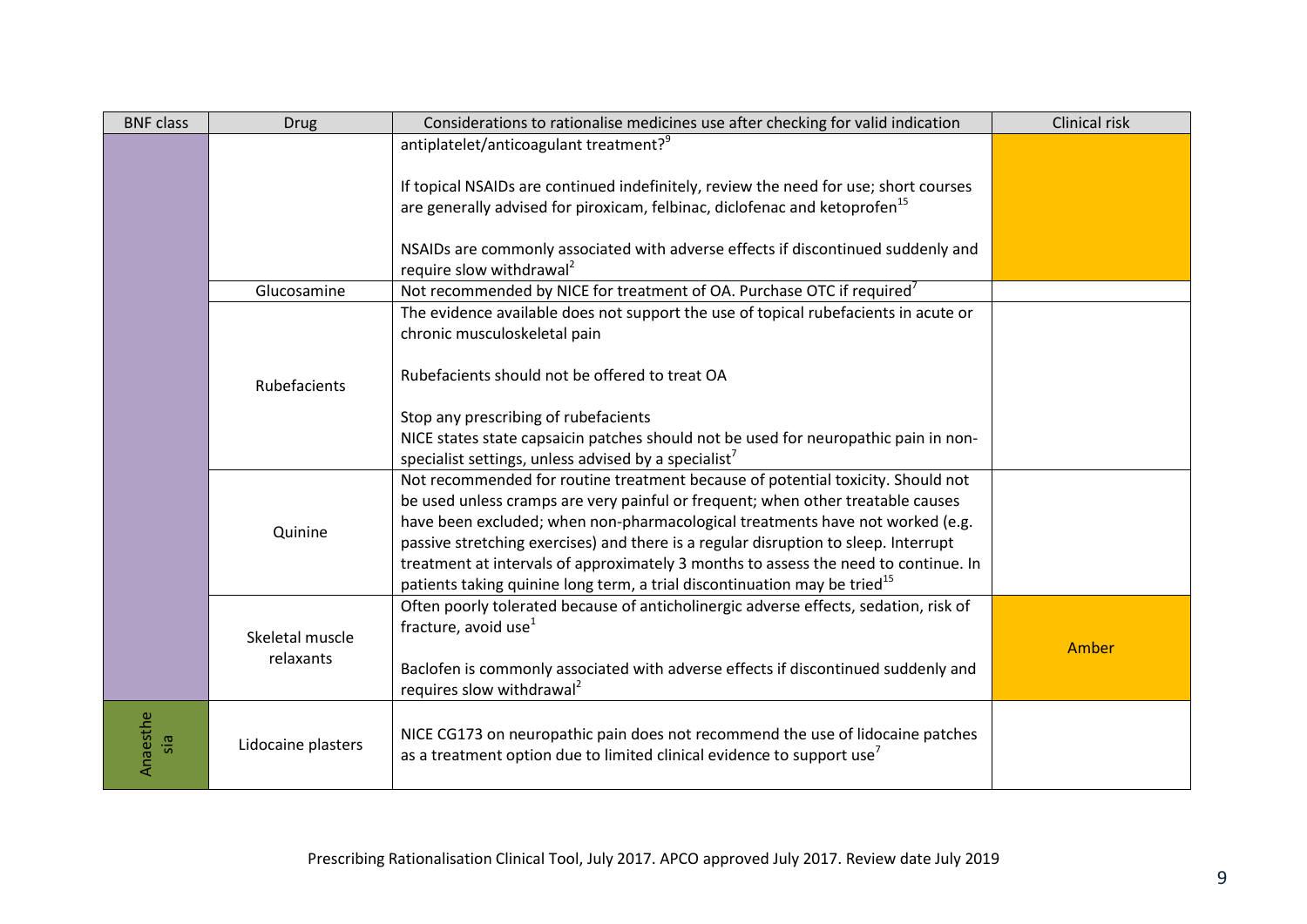| <b>BNF class</b>    | <b>Drug</b>      | Considerations to rationalise medicines use after checking for valid indication                                                                                                                                                                                                                                                                                                                                                                                      | Clinical risk |
|---------------------|------------------|----------------------------------------------------------------------------------------------------------------------------------------------------------------------------------------------------------------------------------------------------------------------------------------------------------------------------------------------------------------------------------------------------------------------------------------------------------------------|---------------|
| management<br>Nound | <b>Dressings</b> | Wounds should be reviewed before prescribing to ensure correct dressing chosen.<br>Chronic wounds change/reduce in size over time - refer difficult to treat wounds to<br>tissue viability nurse<br>Address underlying problems e.g. soiling from incontinence, wrong choice of<br>dressing etc.<br>Larger dressings are more expensive then the smaller ones. Query large size<br>dressings on repeat prescriptions. Query quantities over 10 units per month, most |               |
|                     |                  | dressings can stay in place for 3-5 days except on infected wounds, although some<br>patients may have multiple wound sites<br>Avoid waste – prescribe actual number of dressings required rather than "10 $P''^{35}$                                                                                                                                                                                                                                                |               |

## References

<sup>1</sup>American Geriatrics Society 2015 Updated Beers Criteria for Potentially Inappropriate Medication Use in Older Adults. Journal of the American Geriatrics Society 2015; 63 (11): 227-2246

<sup>2</sup>Scott IA et al. Deciding when to stop: towards evidence-based deprescribing of drugs in older populations. Evid Based Med 2013; 18 (4): 121-4. <http://ebm.bmj.com/content/18/4/121.full.pdf+html>

 $3$ Garfinkel D, Mangin D. Feasibility study of a systematic approach for discontinuation of multiple medications in older adults. Arch Intern Med 2010; 170 (18): 1648-54.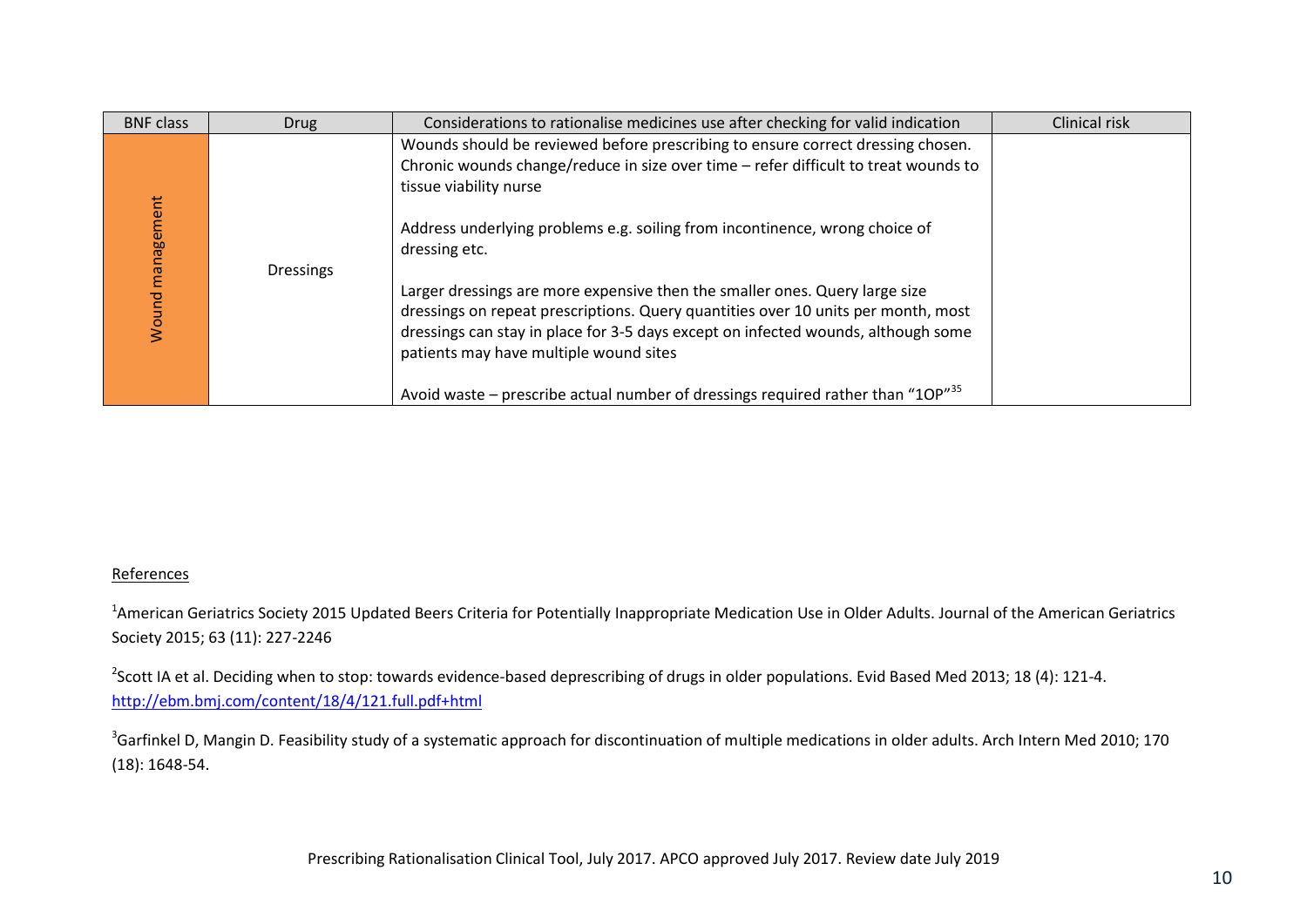4 Public Health England. Updated guidance on the management and treatment of Clostridium difficile infection. May 2013. [http://www.hpa.org.uk/webc/HPAwebFile/HPAweb\\_C/1317138914904](http://www.hpa.org.uk/webc/HPAwebFile/HPAweb_C/1317138914904)

<sup>5</sup>WeMeReC. Stopping medicines – proton pump inhibitors. October 2010.<https://www.wemerec.org/Documents/enotes/StoppingPPIsenotes.pdf>

 $^6$ Brayne C, Fox C et al. Anticholinergic medication use and cognitive impairment in the older population: The Medical Research Council Cognitive Function and Ageing Study (CFAS). Journal of the American Geriatrics Society 2011; 59 (8): 1477-83.

<sup>7</sup>PrescQIPP DROP-List 2015. <u>https://www.prescqipp.info/drop-list/finish/171-drop-list/2047-bulletin-117-drop-list</u>

<sup>8</sup>NICE Clinical Guideline 127. Management of hypertension in adults in primary care. August 2011.<http://guidance.nice.org.uk/CG127>

<sup>9</sup>O'Mahony D, O'Sullivan D et al. STOPP/START criteria for potentially inappropriate prescribing in older people: version 2. Age & Ageing 2015; 44: 213-8.

<sup>10</sup>Petersen LK, Christensen K et al. Lipid-lowering treatment to the end? A review of observational studies and RCTs on cholesterol and mortality in 80+year old. Age and Ageing 2010; 39: 674-80.

<sup>11</sup>NHS Scotland. Polypharmacy Guidance, March 2015. <http://www.sehd.scot.nhs.uk/publications/DC20150415polypharmacy.pdf>

<sup>12</sup>Kutner JS et al. Safety and benefit of discontinuing statin therapy in the setting of advanced, life limiting illness. A randomised clinical trial. JAMA Internal Med 2015; 175 (5): 691-700.

<sup>13</sup>LeBlanc TW et al. Polypharmacy in patients with advanced cancer and the role of medication discontinuation. Lancet Oncol 2015; 16: e333-41.

<sup>14</sup>Todd A et al. Patients with advanced lung cancer: is there scope to discontinue inappropriate medication? Int J Clin Pharm 2013; 35: 181-84.

<sup>15</sup>Joint Formulary Committee. British National Formulary (online) London: BMJ Group and Pharmaceutical Press; December 2015. [http://www.medicinescomplete.com](http://www.medicinescomplete.com/)

<sup>16</sup>Dr Viveca Kirthisingha, Consultant Community Geriatrician, Cambridgeshire Community Services, January 2011.

<sup>17</sup>Keeling D, Baglin T et al. Guidelines on oral anticoagulation with warfarin – fourth edition. British Journal of Haematology 2011; doi:10.1111/j.1365-2141.2011.08753.x [http://www.bcshguidelines.com/documents/warfarin\\_4th\\_ed.pdf](http://www.bcshguidelines.com/documents/warfarin_4th_ed.pdf)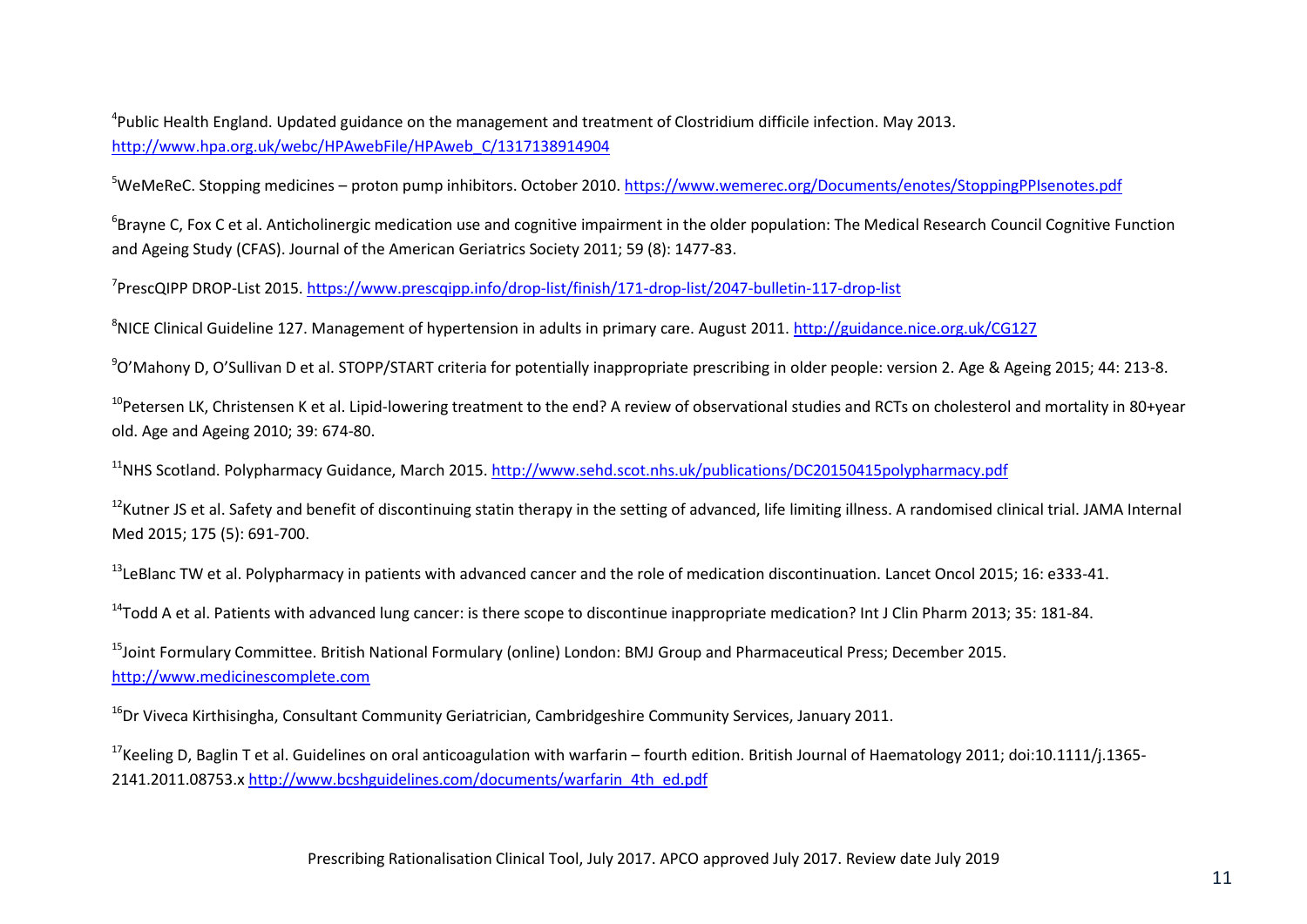<sup>18</sup>NICE Clinical Guideline 101. Chronic obstructive pulmonary disease: management of chronic obstructive pulmonary disease in adults in primary and secondary care. London: National Clinical Guideline Centre, 2010[. http://guidance.nice.org.uk/CG101/Guidance/pdf/English](http://guidance.nice.org.uk/CG101/Guidance/pdf/English)

<sup>19</sup>Benzodiazepine and Z-drug withdrawal. Clinical Knowledge Summary, last revised April 2015[. http://cks.nice.org.uk/benzodiazepine-and-z-drugwithdrawal](http://cks.nice.org.uk/benzodiazepine-and-z-drugwithdrawal)

 $^{20}$ NICE TA 210. Clopidogrel and modified-release dipyridamole for the prevention of occlusive vascular events. December 2010. <http://guidance.nice.org.uk/TA210>

<sup>21</sup>Fiss T. Dreier A et al. Frequency of inappropriate drugs in primary care: analysis of a sample of immobile patients who received periodic home visits. Age & Ageing 2011;40(1):66-73.

<sup>22</sup>NICE TA. Donepezil, galantamine, rivastigmine and memantine for Alzheimers disease. March 2011. <http://guidance.nice.org.uk/TA217/Guidance/pdf/English>

<sup>23</sup>Taylor D, Paton C, Kapur S. The South London and Maudsley NHS Foundation Trust & Oxleas NHS Foundation Trust Prescribing Guidelines in Psychiatry. 12th ed. London: Wiley-Blackwell; 2015.

<sup>24</sup>Drugs used to relieve behavioural and psychological symptoms in dementia. Alzheimers Society, Jan 2012. [https://www.alzheimers.org.uk/site/scripts/documents\\_info.php?documentID=110](https://www.alzheimers.org.uk/site/scripts/documents_info.php?documentID=110)

<sup>25</sup>Declercq T, Petrovic M, Azermai M, Vander Stichele R, De Sutter AIM, van Driel ML, Christiaens T. Withdrawal versus continuation of chronic antipsychotic drugs for behavioural and psychological symptoms in older people with dementia. Cochrane Database of Systematic Reviews 2013, Issue 3. Art. No.:CD007726. DOI: 10.1002/14651858.CD007726.pub2.<http://onlinelibrary.wiley.com/doi/10.1002/14651858.CD007726.pub2/pdf>

<sup>26</sup>Ruths S, Straand J et al. Stopping antipsychotic drug therapy in demented nursing home patients: a randomized, placebo-controlled study--the Bergen District Nursing Home Study (BEDNURS). Int J Geriatr Psychiatry 2008; 23(9):889-95.

<sup>27</sup>Banerjee S. The use of antipsychotic medication for people with dementia: Time for action. October 2009. <http://www.dementiapartnerships.org.uk/archive/wp-content/uploads/time-for-action.pdf>

<sup>28</sup>WeMeReC. Stopping compound medications containing codeine. December 2010. <https://www.wemerec.org/Documents/enotes/StoppingCodeineFinal.pdf>